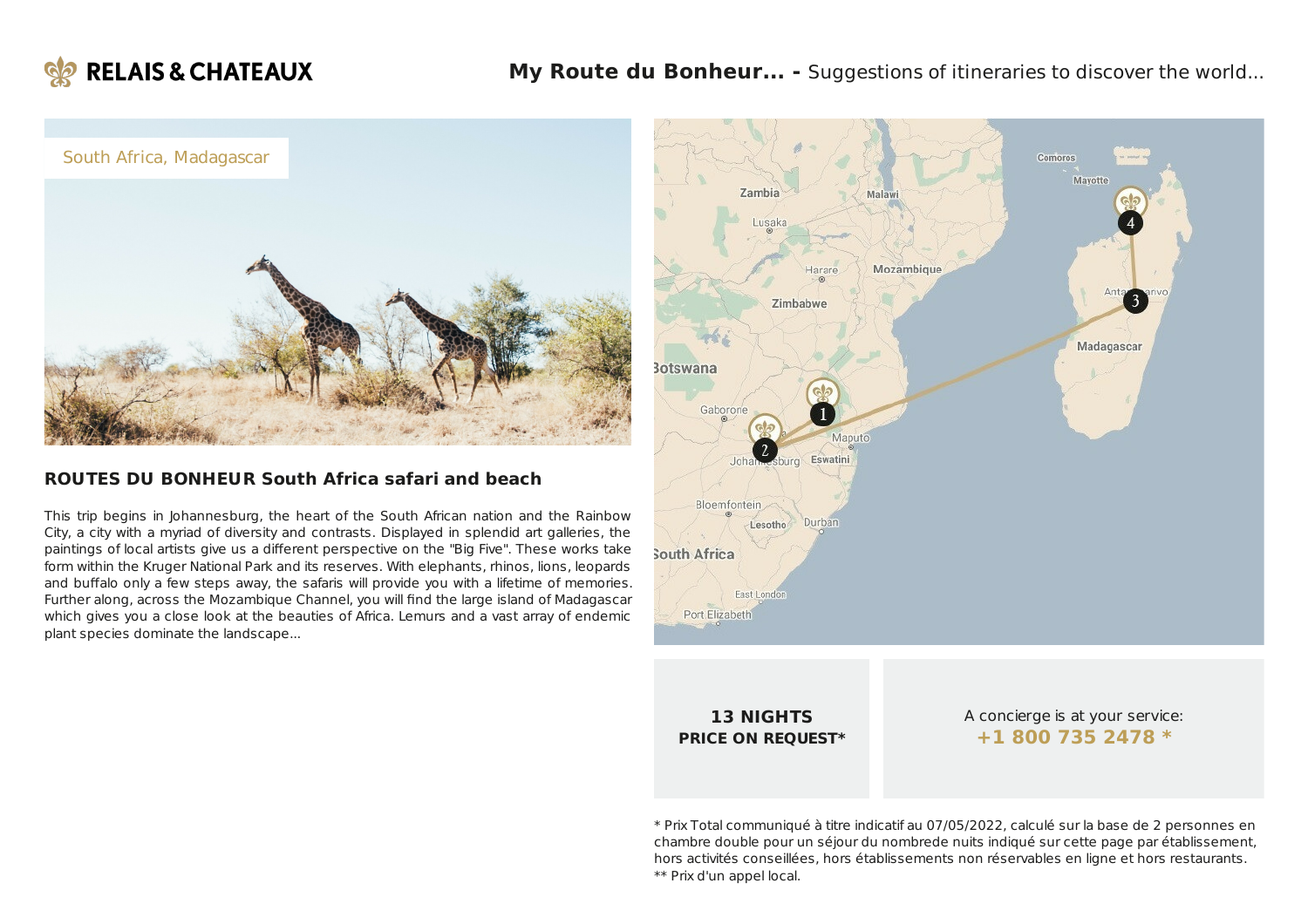<span id="page-1-0"></span>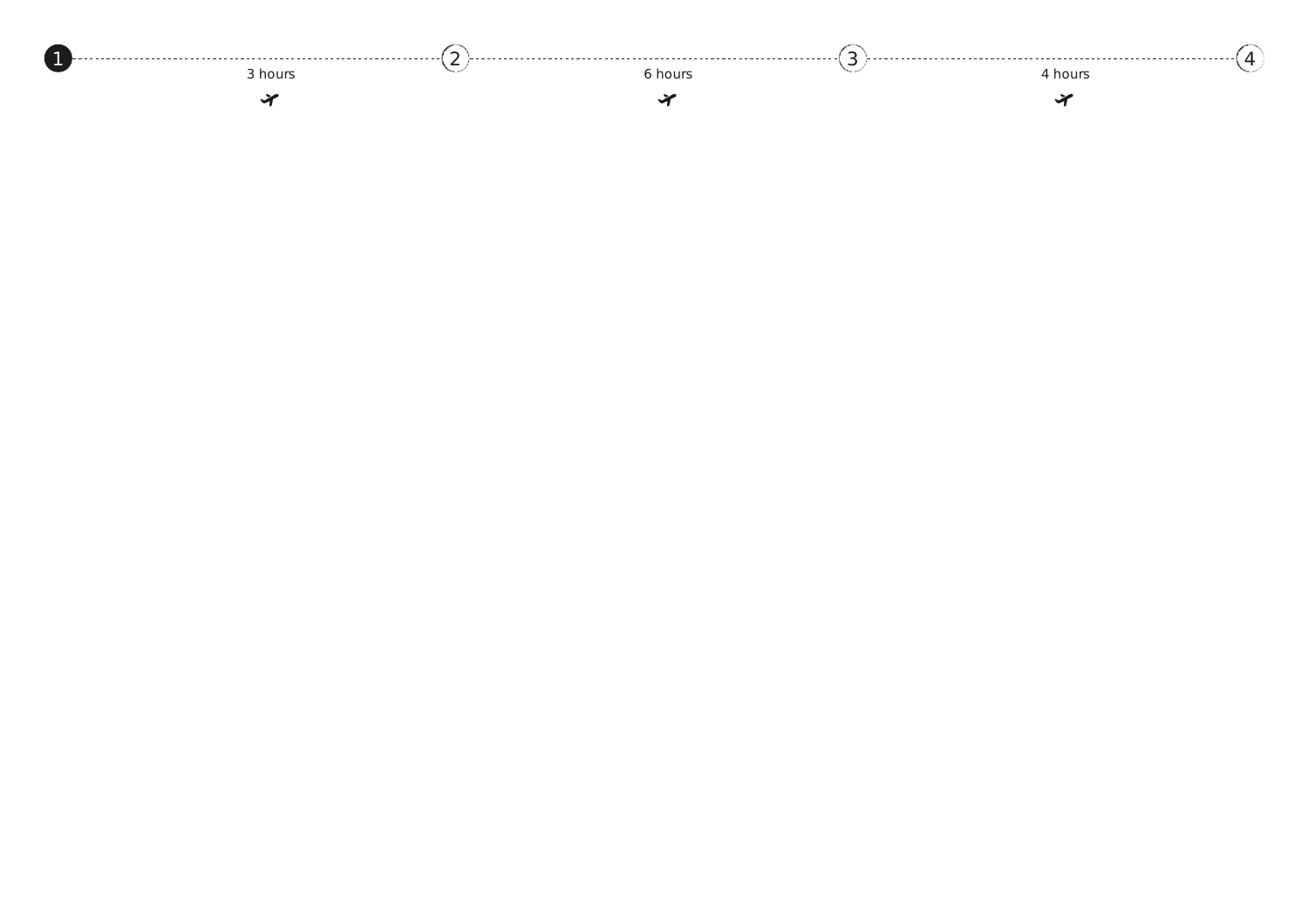

1 HOEDSPRUIT — 3 NIGHTS

#### ( 1 property available )

## Jabulani

**Lodge and restaurant in a game reserve.** Located within a Big Five private game reserve in the Greater Kruger Park area, Jabulani, with its six superior suites and the exclusive Zindoga Villa, offers a unique opportunity for gracious living in a five-star luxury lodge. Each spacious and elegant suite is luxuriously furnished and features both a private deck and a plunge pool. Children are welcome at Jabulani from the age of six and at Zindoga Villa at any age. Jabulani is a place to indulge your every sense, a place to explore the African wild and reconnect with nature, experience amazing wildlife and enjoy superb cuisine. Your dedicated Jabulani ranger will ensure that your safari experience is tailor-made to your personal preference, whether laid back and relaxed or filled with game viewing and other activities. Learn about our inspiring journey that began with a herd of elephants being rescued nearly twenty years ago. Our devoted elephant carers share insightful stories of their life journeys with the Jabulani herd, whilst you have opportunity to respectfully observe the elephants during their daily routines – while they enjoy their midday swim, forage in the wild and amble past the dam at sunset to their homestead before nightfall. Truly a soulful, insightful and unforgettable experience.



Member Relais & Châteaux since 2009 Kapama Game Reserve R40 between Hoedspruit and Klaserie 1380, Hoedspruit (Limpopo)

<span id="page-2-0"></span>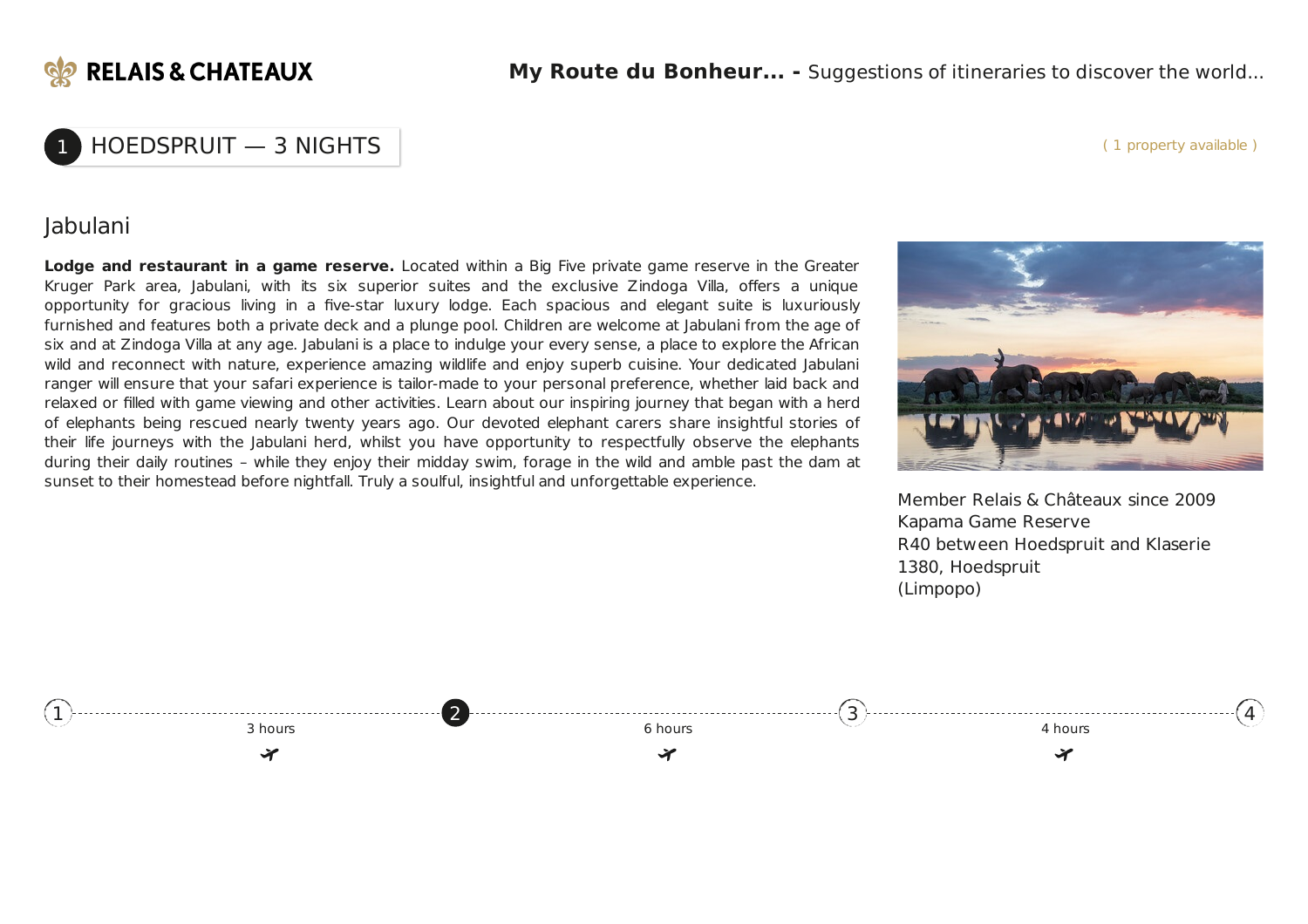

### ( 1 property available )

# 2 ANTANANARIVO — 1 NIGHT

The capital of Madagascar, a striking blend of Eastern, Western and African influences evident in its architecture and culture. The city stands proudly on a ridge and is one of contrasts with cobbled streets and historical buildings sharing space with rice paddies and verdant hills. The crowning glory, the Rova of Antananarivo literally crowns the capital standing upon the highest hill.



<span id="page-3-0"></span>